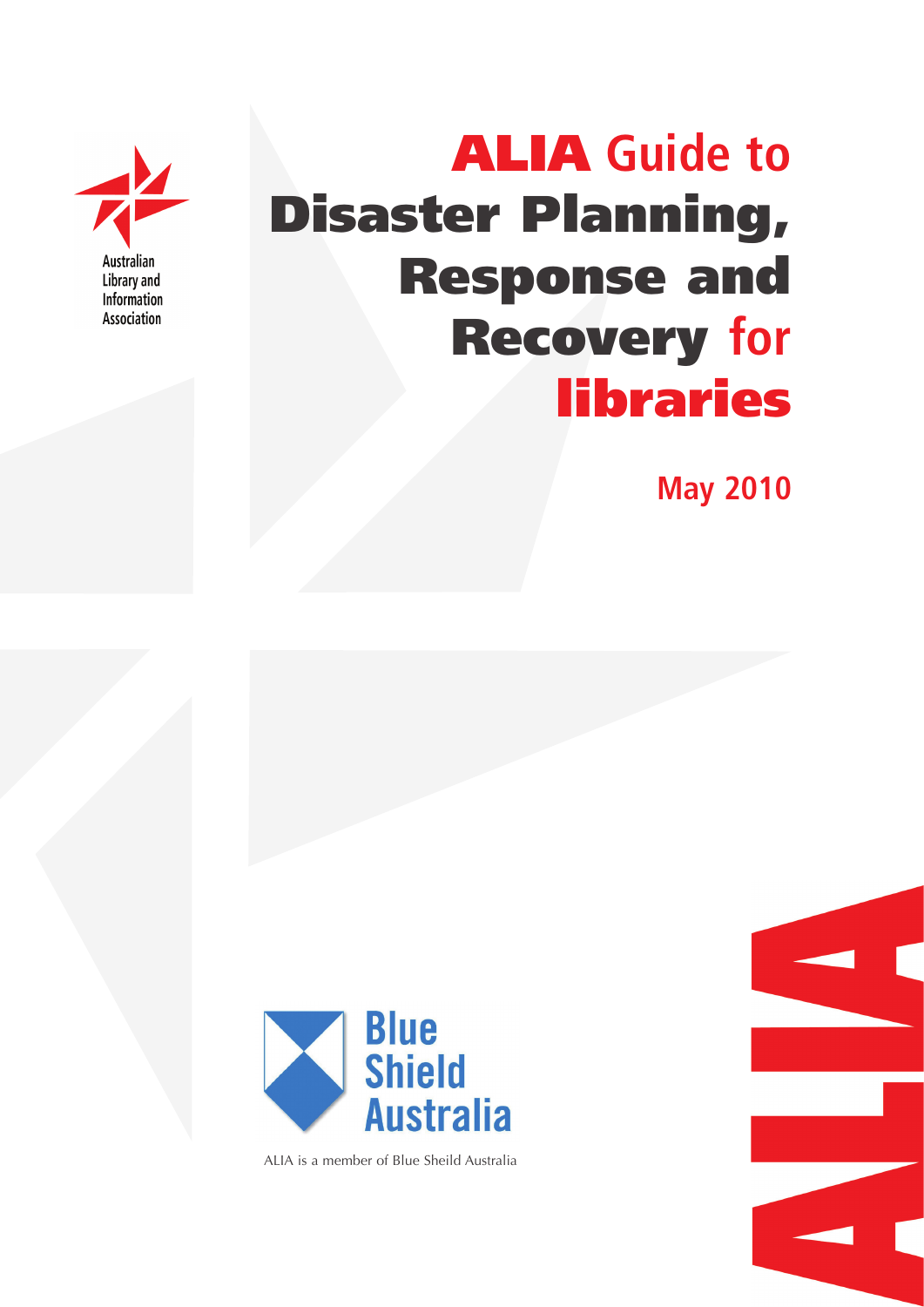# **CONTENTS**

| 1. Introduction                            | 1              | 6. Recovery when the library is unaffected 10 |                   |
|--------------------------------------------|----------------|-----------------------------------------------|-------------------|
| 2. Forward planning                        | $\overline{2}$ | 6.1Social recovery, health and well-being     |                   |
| 2.1 Disaster planning in context           |                | <b>6.2 Resuming normal activities</b>         |                   |
| 2.2 Risk assessment                        |                | <b>6.3 Communication hub</b>                  |                   |
| 2.3 Prioritise                             |                | <b>6.4 Managing donations</b>                 |                   |
| 2.4 Emergency supplies                     |                | <b>6.5 Rescuing possessions</b>               |                   |
| 2.5 Detailed floor plans                   |                | 7. Rebuilding                                 | $12 \overline{ }$ |
| 2.6 Disaster team                          |                | 7.1 Renewal                                   |                   |
| 2.7 Build a local support network          |                | 7.2 Preserving keepsakes and memories         |                   |
| 2.8 What if scenarios                      |                | 7.3 Rebuilding with Books                     |                   |
| 2.9 Insurance                              |                | 7.4 Learning from experience                  |                   |
| 3. Response when the library is affected   | 6              | 8. Useful resources                           | 13                |
| 3.1 Closest fit                            |                |                                               |                   |
| 3.2 Assess the situation                   |                |                                               |                   |
| 3.3 Emergency evacuation                   |                |                                               |                   |
| 3.4 Third party assistance                 |                |                                               |                   |
| 3.5 Set up control centre                  |                |                                               |                   |
| 4. Response when the library is unaffected | 7              |                                               |                   |
| 4.1 Role of libraries                      |                |                                               |                   |
| 4.2 Useful supplies                        |                |                                               |                   |
| 4.3 Amnesty                                |                |                                               |                   |
| 5. Recovery when the library is affected   | 9              |                                               |                   |
| 5.1 Stabilising the environment            |                |                                               |                   |
| 5.2 Requirements                           |                |                                               |                   |
| 5.3 Disposal                               |                |                                               |                   |
| 5.4 Recording and evaluating               |                |                                               |                   |
| 5.5 Cleaning                               |                |                                               |                   |
|                                            |                |                                               |                   |
|                                            |                |                                               |                   |

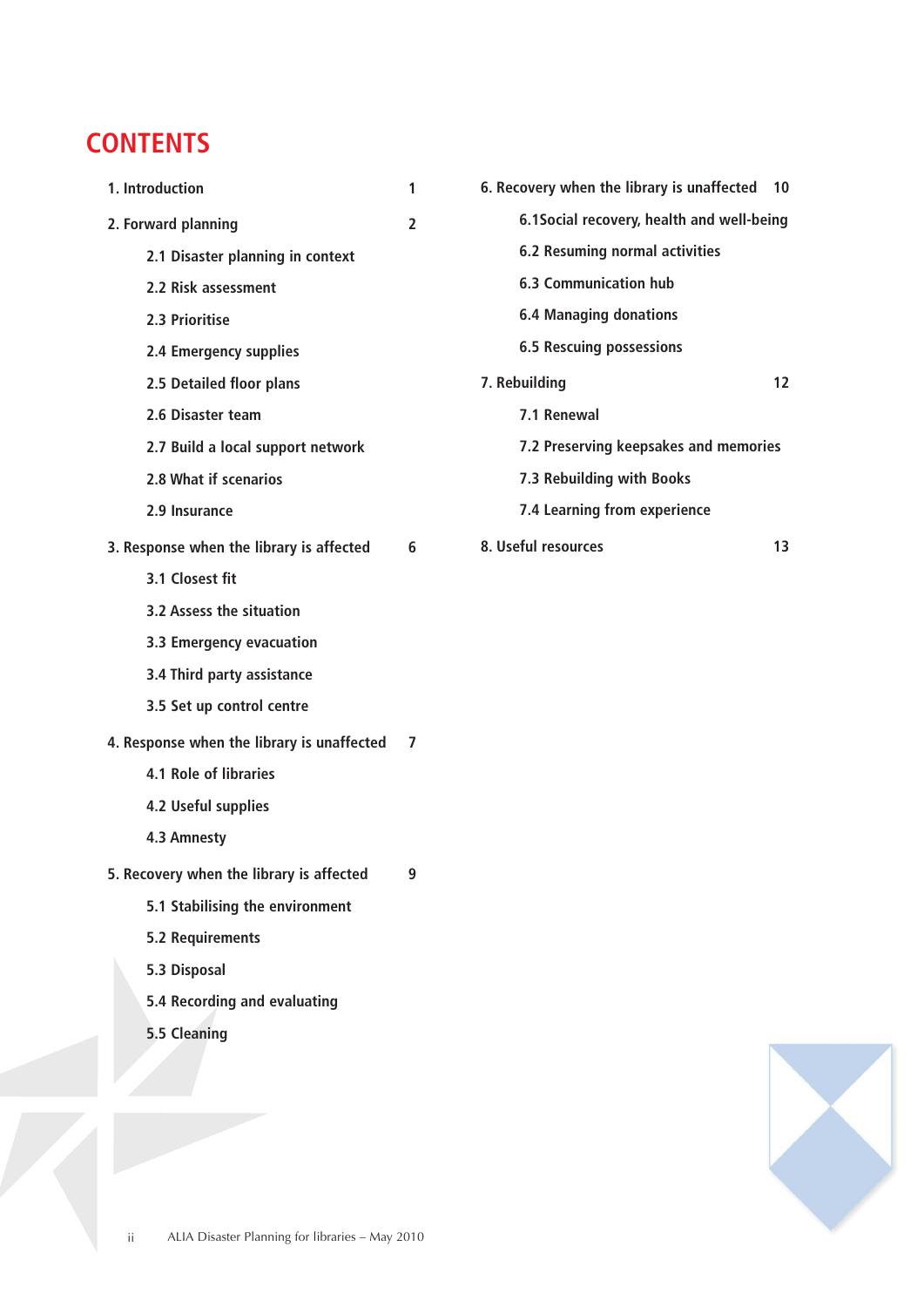# **1. INTRODUCTION**

Disasters and emergencies come in many different forms.

Libraries can find their premises, collections, staff and users under threat, in the case of a fire in the building or a violent intruder. They can be part of a bigger disaster, for example a flood, not only damaging the building and contents, but also affecting the wider area. They can emerge unscathed from a disaster and become part of the essential support service afterwards, as happened in the 2009 Victorian bushfires.

This guide covers each of these eventualities and the four stages of a disaster:

- 1. Prevention
- 2. Preparation
- 3. Response
- 4. Recovery

Each library will be different, each situation unique, but using the approach we outline will help you plan your own disaster response. These notes can be used in tandem with the *ALIA Disaster Planning for Libraries* template.

We have deliberately kept the document brief and to the point, providing the basics for any library – school, public, mobile, government, special or university. Although concise, our guide is based on a review of the literature produced by other Australian and international organisations, best practice among cultural institutions, and the experience of libraries in recent bushfires and floods.

We have sought advice from various organisations and there is a full listing of sources for anyone who requires more in-depth information about any aspect of disaster planning.

It is important to make sure your plans are linked with the broader state and local government emergency plans, and are developed in tandem with parent organisations (for example, schools and universities) and neighbouring library and cultural institutions, especially where several tenants share the same space.

Loss or damage to the library's collection of contemporary fiction and reference titles may be inconvenient and expensive in terms of replacement, but special consideration should be given to unique, irreplaceable, heritage or historical collections, including documents, ephemera, photographs and so on.

Once you have produced your disaster plan, make sure it is updated regularly and at least on an annual basis. Store copies in several places, including one off-site.

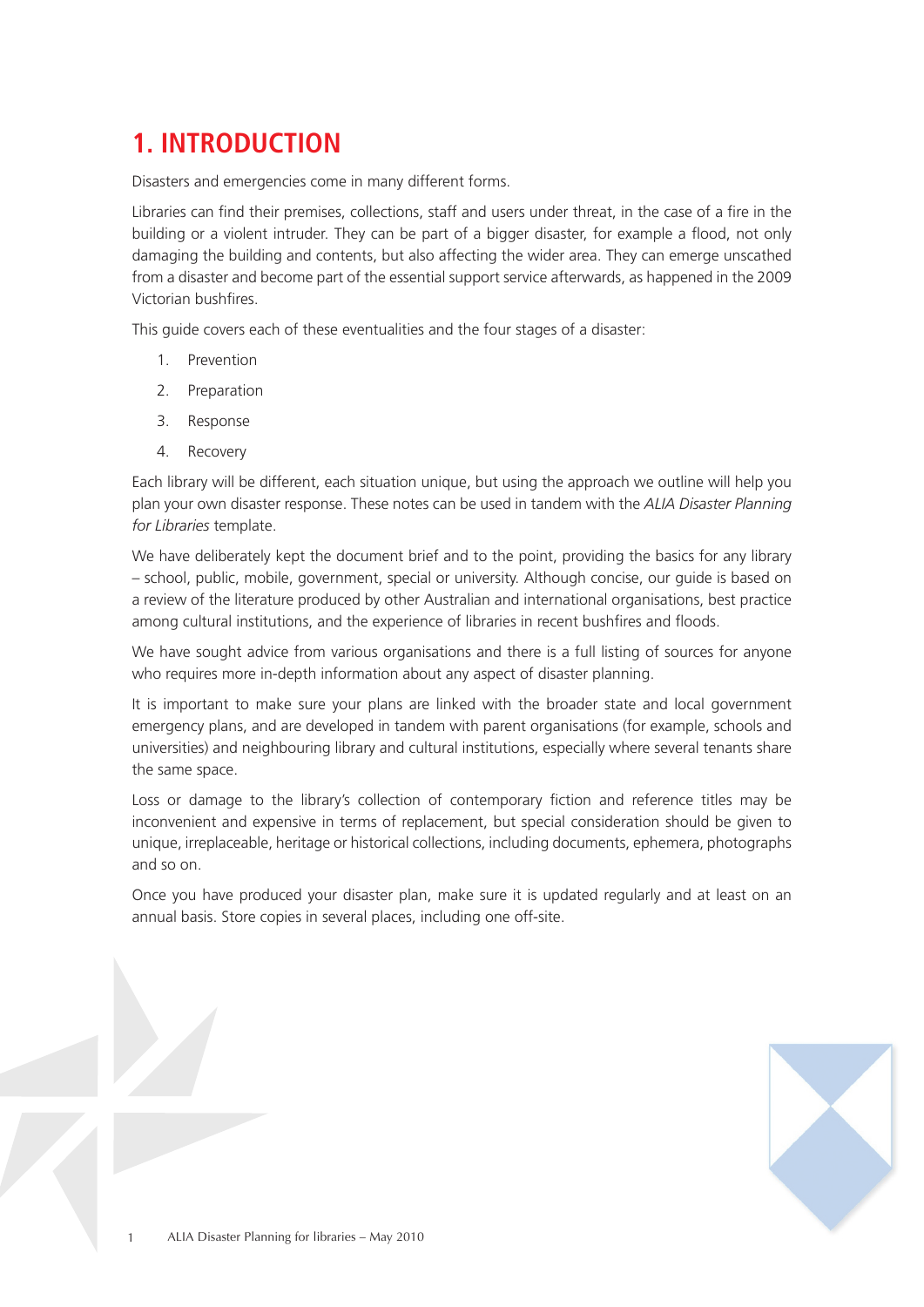# **2. FORWARD PLANNING**

- Carry out a risk assessment
- Prioritise risks and create a schedule of preventative measures
- Stockpile emergency supplies
- Create detailed floor plans
- Build a local support network
- Keep a list of key suppliers plumber, electrician, builder, equipment hire, recovery companies
- Include disaster response in staff training and induction

#### **2.1 Disaster planning in context**

Libraries usually sit within a wider organisation and disaster planning must be done with respect to the emergency response and business continuity plans of the parent body.

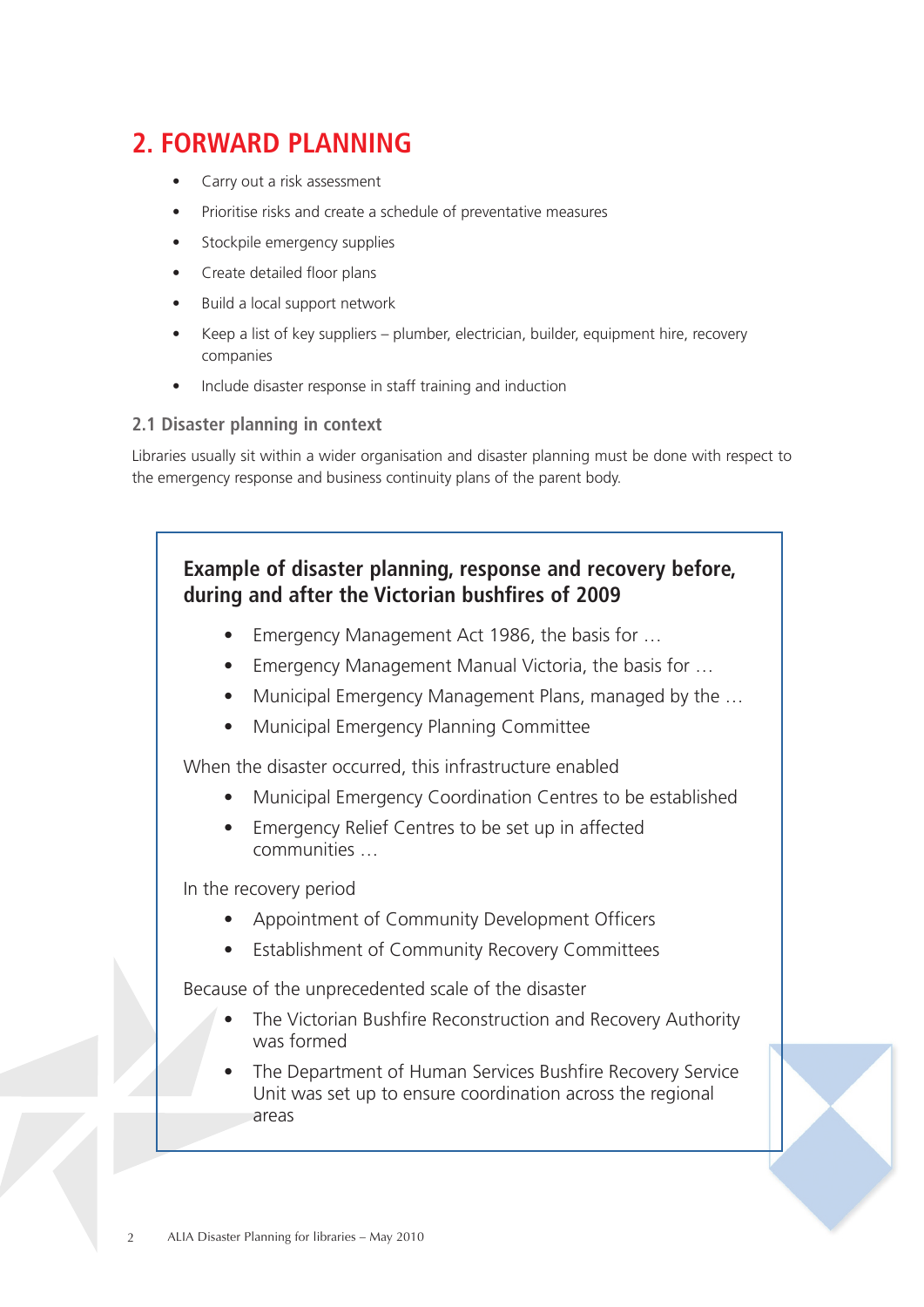# **2.2 Risk assessment**

There are many types of disasters which could affect libraries. They can be grouped under general headings:

- **Natural disasters**  bushfire, flood, earthquake, high winds, cyclones, tsunami, storms, severe drought, pandemic, plague of insects
- **Accidents and technical failures** water/sewage leak, accident during construction work, equipment failures, power outages, fire
- **Vandalism, criminal and malicious damage** violent attack, bomb threat, theft, sabotage, arson

You can't be prepared for everything, and each disaster will play out differently, but advance planning gives you some element of control.

Risk assessment involves:

- Looking at what has happened before staff, especially longstanding employees and volunteers are one of the best sources of information
- Taking note of local environmental features rivers, forests, weather systems
- Identifying other potential dangers, for example a chemical plant in the vicinity
- Asking your plumber, electrician, maintenance engineer to look around and identify any possible problem areas, for example asbestos in the fabric of the building
- Seeking advice from the fire service about potential hazards and from the police department about security and easy points of entry
- Talking to your insurance broker

## **2.3 Prioritise and develop a schedule of preventative action**

By assessing the most likely risks and prioritising them, you can work out a schedule of preventative action to reduce the likelihood or the severity of a disaster occurring.

Preventative action could include:

- Regular building maintenance, especially the roof and guttering
- Cutting down trees around the perimeter of the building, burning off and clearing vegetation
- In flood-prone areas, making sure items are raised above floor level
- Ensuring items are not directly below fire sprinklers
- Wider spaces between racks to reduce the spread of fire
- Regular monitoring of entrances, exits and evacuation points to make sure they are kept clear
- Carrying out regular mobile library vehicle checks

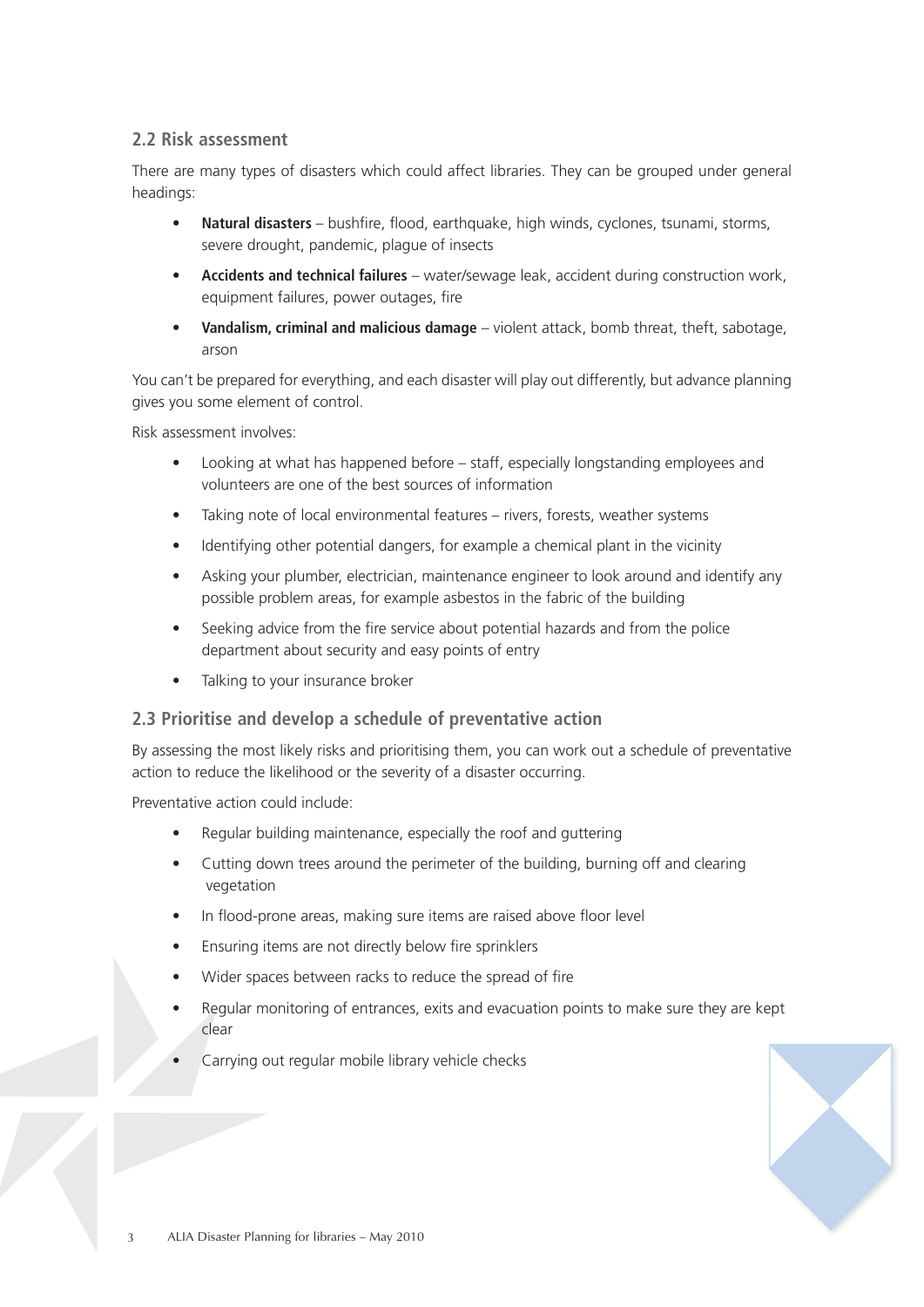# **2.4 Emergency supplies**

Create an emergency kit that is on hand in case of need. It should be stored in an easily accessible spot and contain:

- **Basic tool kit** screwdrivers, hammer, spanners, pliers, screws, nails
- **Stationery** parcel labels, self-adhesive labels, paper, pens, pencils, scissors, clear tape
- **Cleaning equipment** buckets, bin liners, dust masks, disposable protections suits, disposable gloves, mop, cloths, kitchen paper, towels, safety goggles, sponges, broom, dustpan and brush
- **Storage and protection** plastic crates, polythene sheets, archive boxes, portable tables and trolleys
- **Survival kit** bottled water, energy bars, first aid kit, whistles, radio, disposable cameras, torches, spare batteries, candles, matches, mobile phone
- **Community resources** sanitary towels, baby formula milk, feeding bottle and teats, nappies, toothbrushes, toothpaste
- **Essential information** disaster plan, emergency contact list, floor plans

In flood-prone areas, a pile of sandbags should be stored, ready for use to hold off approaching floodwater.

# **2.5 Detailed site and floor plans**

Create a set of floor plans which show the location of:

- Entrances, exits, main evacuation points
- Mains water tap, gas and electrical cut-off switches, control points for air-conditioning, sprinkler system
- Power points, fire extinguishers, emergency supplies
- Valuable items and documents ideally these should be kept together in a location that lends itself to quick retrieval

Give copies of the site and floor plans to your local emergency services and support network.

#### **2.6 Disaster team**

Define who the key people are, what their roles will be, and record details of how they can be contacted during and after opening hours.

Include disaster response as a staff training and induction agenda item.

Ensure that lists are always up-to-date.

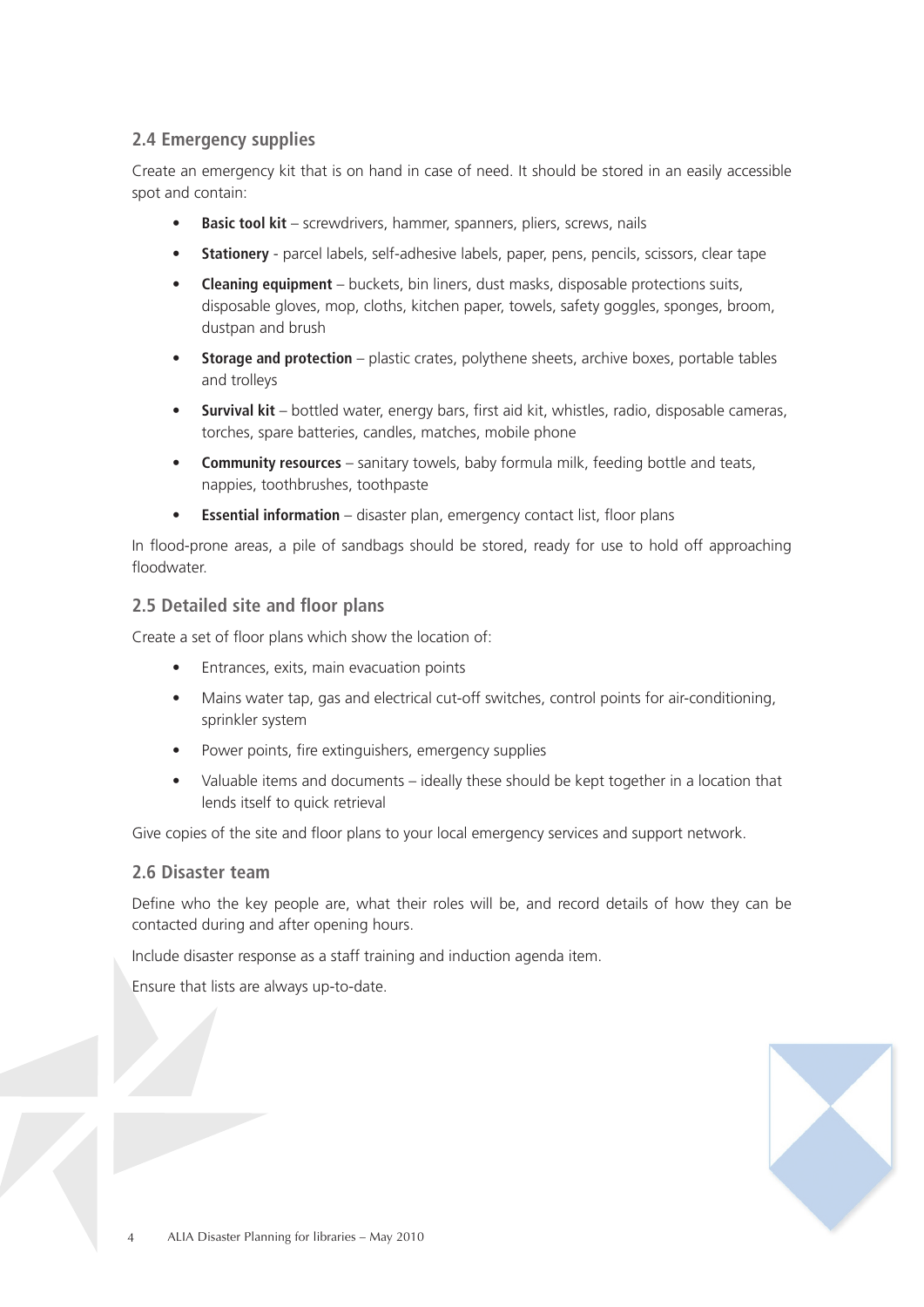# **2.7 Build a local support network**

Look at the potential for establishing an alliance with neighbouring cultural institutions and meet to discuss emergency plans.

It could be possible to agree contra-arrangements for setting up emergency HQs in each other's buildings; creating a jointly-owned set of emergency supplies; providing temporary storage facilities (check your insurance policy); sharing the cost of a staff training workshop.

It may also be useful to make a joint approach to the emergency services, providing information about each institution and also about the agreement to share resources.

#### **2.8 What if?**

Having identified the biggest risks, create outline plans for dealing with the most likely scenarios.

Explore digitisation as a way of preserving the content of unique collections.

#### **2.9 Insurance**

Talk to your insurance agent about your disaster plan and make sure you understand your level of cover. For example, if you move valuable items from your collection for safe-keeping, will they still be insured?

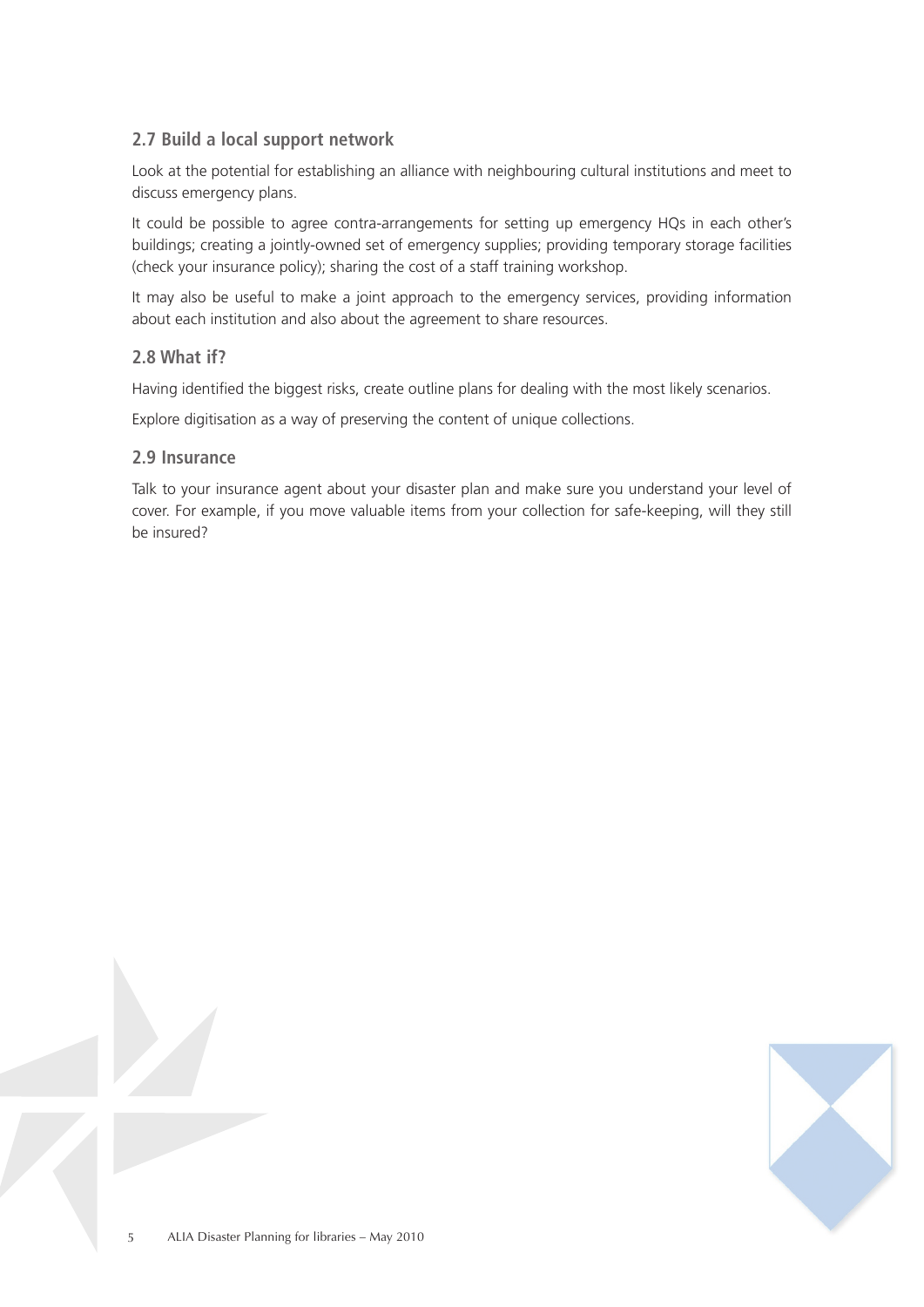# **3. RESPONSE WHEN THE LIBRARY IS AFFECTED**

# **3.1 Closest fit**

Use the most appropriate 'What if?' plan as the basis for responding to an emergency that is happening in and around your library.

It is important to note that fire, police and ambulance, not library employees, are the frontline emergency responders.

### **3.2 Assess the situation**

It is important to keep a clear head and to think before acting.

Immediate considerations should be:

- The safety of people on the premises
- How to limit damage to the building and contents
- Recording the situation use a camera
- Stabilising the environment
- Saving as many items in the collection as possible
- The potential for resuming normal activities

As soon as you have clarity about the situation, activate your communication chain – calling a designated member of staff who will advise everyone who needs to be informed about the event, freeing you to deal with matters on the ground.

Someone should record all the decisions made by the response team – who, what, when – for reference after the event.

#### **3.3 Emergency evacuation**

Emergency evacuation plans should be posted around the library. If the situation demands full evacuation of the building, sound the alarm or make an announcement. Staff should be trained to follow the emergency procedures and assist library users off the premises to a designated secure area.

#### **3.4 Third party assistance**

If appropriate, alert the emergency services or call an expert. When they confirm it is safe to re-enter the building, you can stabilise the situation. If there is no danger to human life, the next priority is containment and damage limitation, which means controlling the source of the problem, either through your own staff and volunteers, or with the assistance of third parties.

## **3.5 Set up a control centre**

Organise a space with office equipment, phones and a secure area for coordinating salvage.

Identify what can be done and create a schedule of tasks and timetable for staff and volunteers.

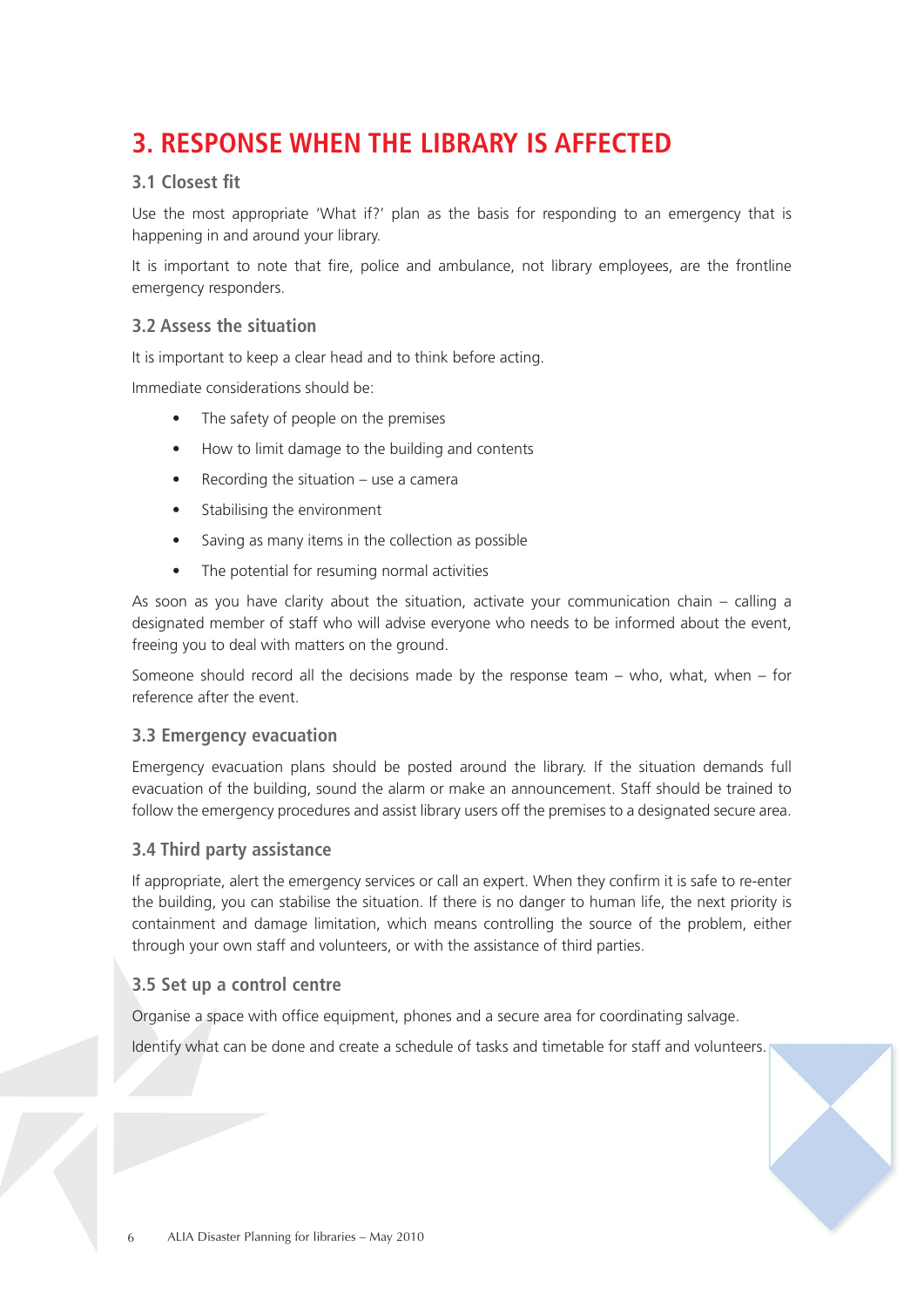# **4. RESPONSE WHEN THE LIBRARY IS UNAFFECTED**

If your library escapes serious damage and is one of the buildings left standing in a devastated area (as happened with public libraries during the 2009 Victorian bushfires), it can provide a safe haven and valuable community resource for people caught up in the disaster.

# **4.1 Role of libraries**

In the bushfire affected areas, public libraries opened from early morning until late at night.

People were in shock and it was important that everyone felt safe, rested, nourished and wellinformed.

Public libraries provided:

- Temporary accommodation and office facilities for the emergency services
- A community lounge, a resting place away from danger
- A meeting area for families, neighbours and friends
- A place where experiences could be shared
- Entertainment for young children, with toys, books and DVDs
- Distraction for adults, by way of magazines, light reading, escapist fiction
- Computers for people to get in touch with worried relatives and to begin the process of contacting insurance companies, banks, employers, etc
- Welcoming staff, happy to sit and listen to stories, read books with the children or make a cup of tea

## **4.2 Useful supplies**

- Blankets for comfort and warmth
- Refreshments, especially hot drinks, cordial, fruit and biscuits
- DVD player and screen
- Current magazines

#### **4.3 Amnesty**

Despite the scale of a calamity, people often focus on small things which may, in the scheme of things, seem insignificant to those who haven't been directly affected. After the 2009 bushfires, many library users were concerned about not being able to return borrowed items, as their homes and contents had been destroyed.

The public libraries in the bushfire affected areas kept a record of lost stock for insurance purposes, but reassured library users that this was not something they should be worried about. They were also encouraged to continue borrowing books without having to produce a library card.

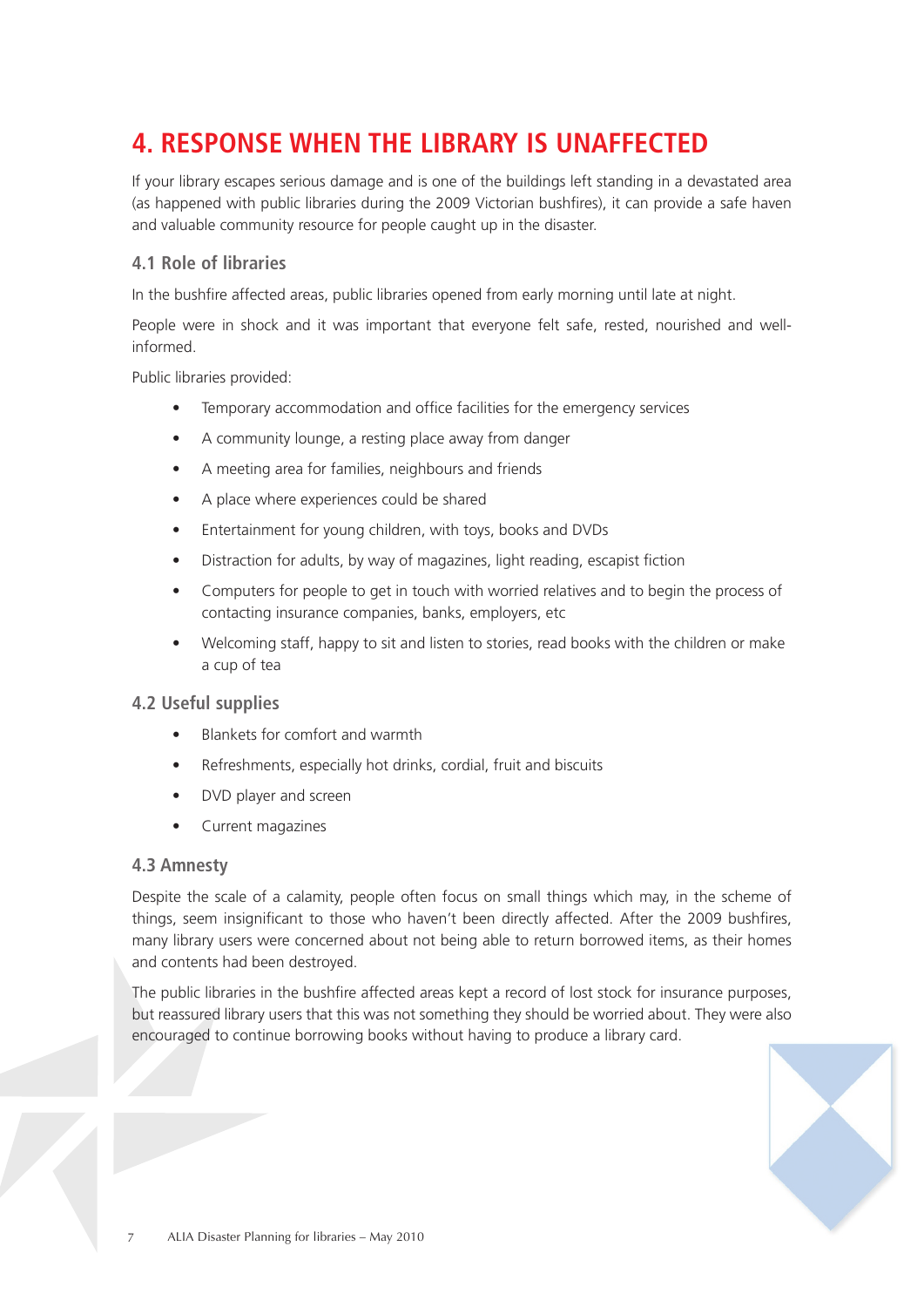## **4.4 Skills**

Library staff were welcome recruits at the relief centres, where their organisational skills were highly valued, especially when it came to sorting through the donated items and arranging distribution.

Staff may be overwhelmed by the quasi-counselling role they might find themselves providing to the community and help should be made available to them to deal with this.

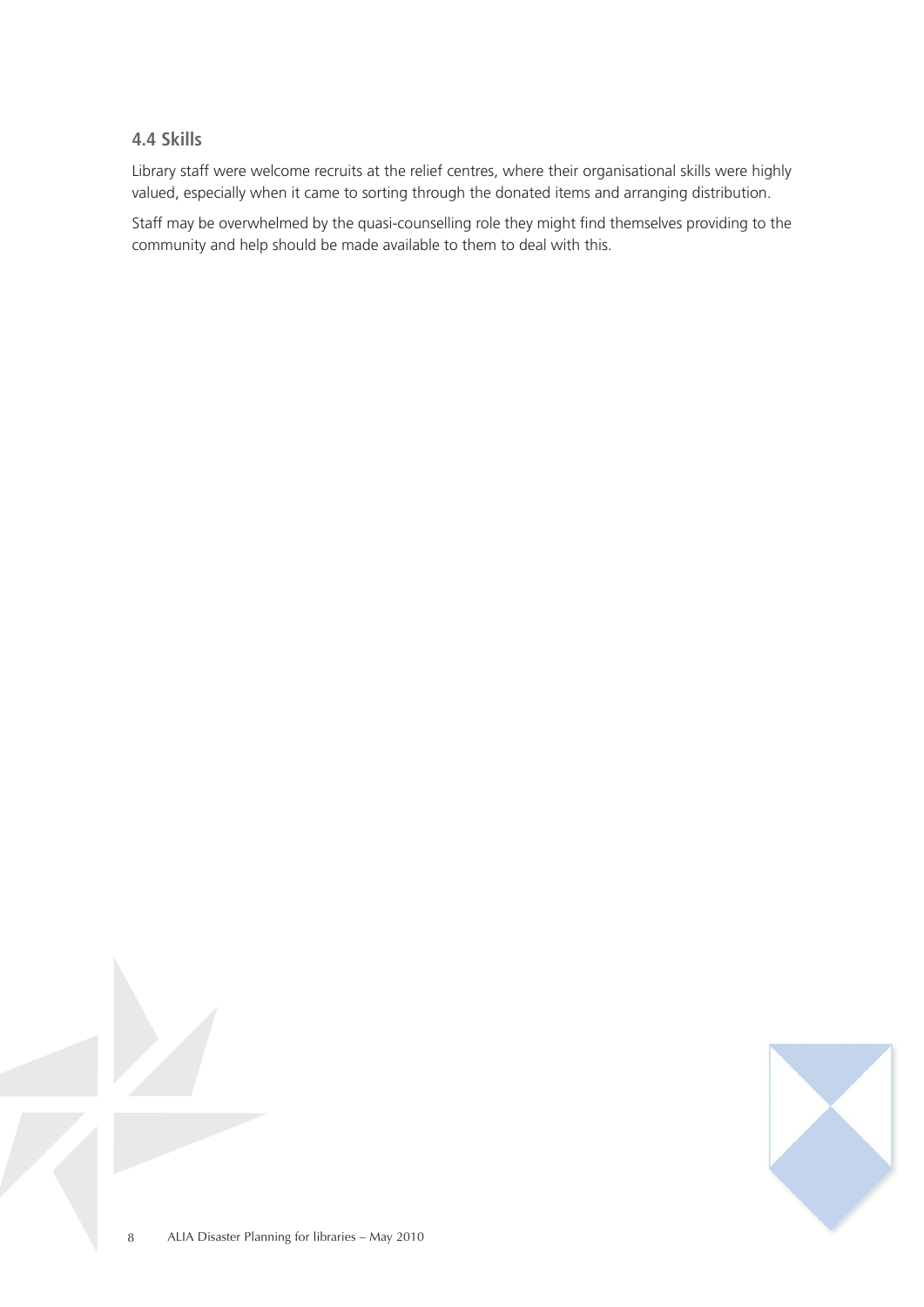# **5. RECOVERY WHEN THE LIBRARY IS AFFECTED**

The first 48 hours are generally regarded as the immediate emergency response period. After this comes the recovery phase, with four elements – social, built, economic and natural.

# **5.1 Stabilising the environment**

Only re-enter the premises once the emergency services have declared the building safe.

Assess the damage and take immediate steps to stabilise the environment, for example:

- Open doors and windows (unless security is an issue)
- Remove all standing water
- Remove wet carpets, drapes and furniture
- Set up dehumidifiers and fans, if appropriate

#### **5.2 Requirements**

Identify what will be needed to contain the damage and begin the restoration process:

- Volunteers, conservation experts, library professionals, trades people, specialist recovery businesses
- Equipment and materials
- Off-site secure area for storage of undamaged items
- Counselling support for staff

## **5.3 Disposal**

Check with your insurance company before beginning the task of separating what can be salvaged and what has been damaged beyond repair. They may well send out an assessor, in which case the process may have to be delayed until they have gone over the site.

If your insurance company is happy for you to proceed, take photographs as evidence of the scale of the losses.

Allocate a disposal area and organise a mechanism to avoid unnecessary double-handling – for example, hire a skip so rubbish can be dumped straight into it.

## **5.4 Recording and evaluating**

In addition to a photographic record, keep detailed notes of the damage to the property, collection, IT, documents, etc. At some point in the first few weeks, you may well need to put a value on the items destroyed for insurance purposes.

## **5.5 Cleaning**

Once the fabric of the building has been secured, including windows and doors, the process of cleaning can begin. Work from the top down, allocating library staff to the task of restoring items from the collection, for example drying out books, and non-specialist volunteers to more general cleaning duties.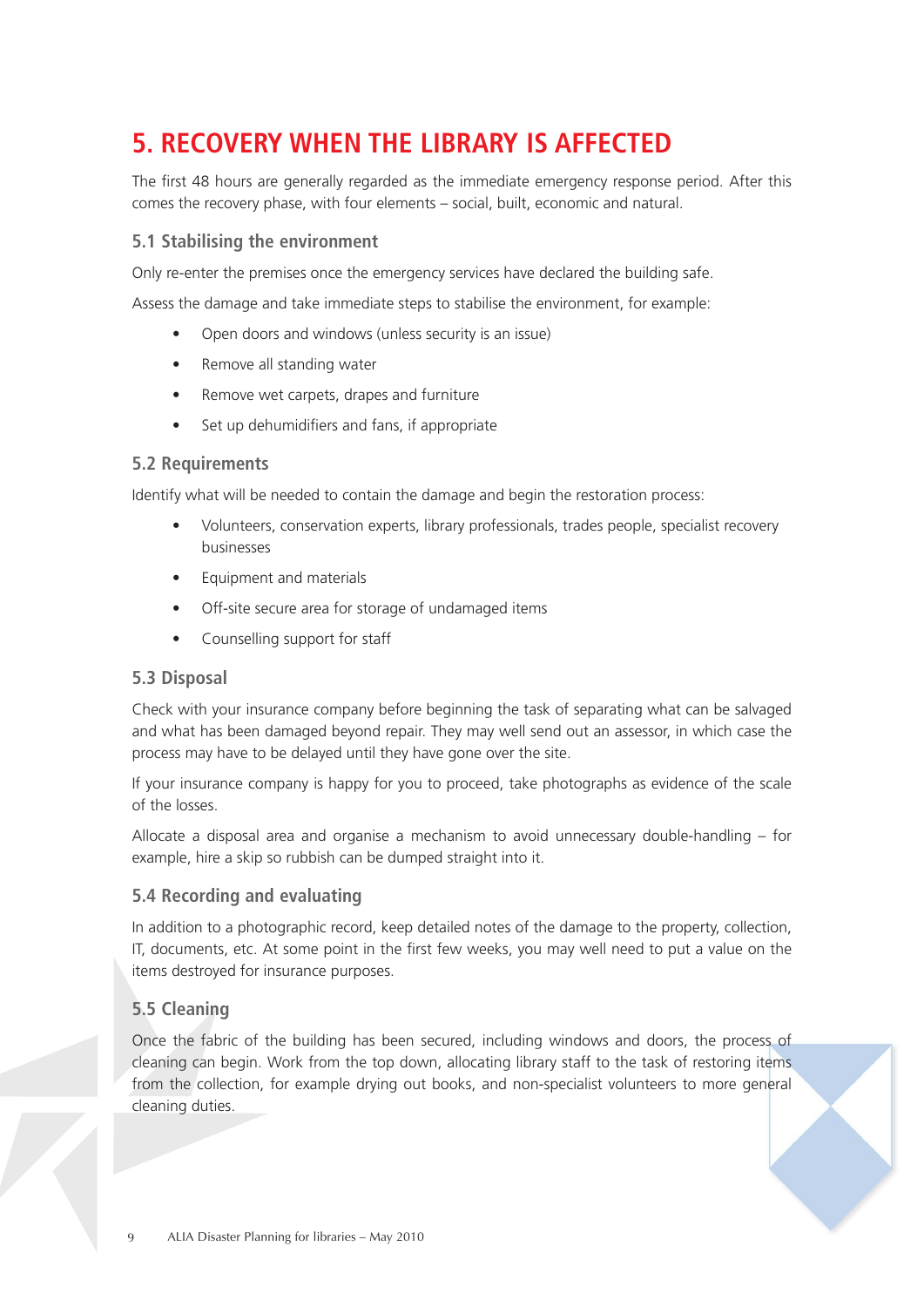# **6. RECOVERY WHEN THE LIBRARY IS UNAFFECTED**

The people affected by a natural disaster may not be used to needing help, and assistance must be provided in a way that is sensitive to their requirements. This section is based on the experiences of the library staff in the areas affected by the 2009 Victorian bushfires.

# **6.1 Social recovery, health and well-being**

People appreciate somewhere to go to escape from the realities of a difficult situation. In a library there is the opportunity to look at beautiful pictures of far flung places.

It is a chance to spend some time in comfortable surroundings – particularly important when people are living in temporary or makeshift accommodation.

Library staff are familiar faces, part of the community they serve, and they are well-placed to offer understanding, support and assistance to those who have lost their homes.

However, involvement in a disaster, whether directly or indirectly through contact with the victims, is a traumatic experience. Many library users died in the Victorian bushfires and when the mobile library teams returned, they found themselves at the centre of grief-stricken communities. It helped library management teams to have advice from psychologists who are experts in this area.

#### **6.2 Resuming normal activities**

Staff, volunteers and users may well be dealing with their own emergency situations. There may not be access for mobile libraries. There are many reasons why it can take several weeks before the library is ready to resume normal activities.

In the meantime, it is important to inform the community about what services are available; opening times; special events and in particular any special support for families affected by the disaster.

When the library service is fully operational, it provides the opportunity for a modest celebration. When the mobile library service returned to St Andrews after the bushfires, for example, the team staged a party for children in the community centre garden, with storytelling, singing, dancing and craft. It was seen to be part of the healing process.

#### **6.3 Communication hub**

Yarra Plenty Regional Library Service set up a wiki immediately after the bushfires to provide community information and links to other resources.

Libraries help to bring communities back together again. Even though many people sought refuge outside the bushfire affected areas, some have returned to participate in baby rhyme time as a way of keeping in touch with the community to which they have every intention of returning.

## **6.4 Managing donations**

In the aftermath of a major disaster, the wider community will want to do something to help. Gifts and donations are a first thought, but when vast quantities of items were delivered to the relief centres after the Victorian bushfires a series of generous acts swiftly turned into a logistical nightmare.

Libraries are likely to receive donations of second-hand books. In small quantities, these can be made available to the people who have lost books in the disaster. In larger quantities, they create a storage and distribution problem.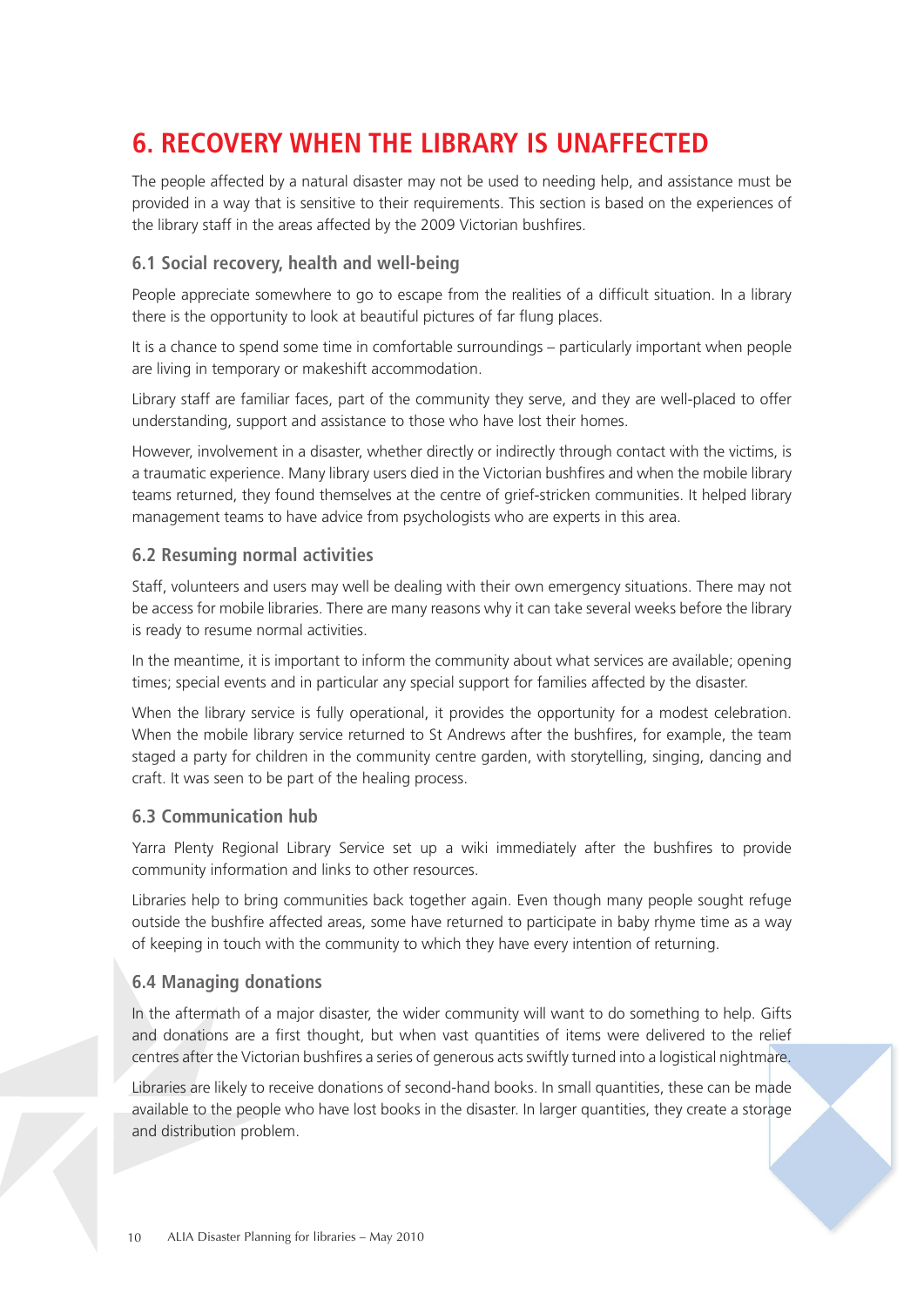There is also a quality issue. While people who have lost their homes may welcome second-hand books in good condition or new books, some of those donated will be well-thumbed cast-offs.

Dissuade people from donating books until you have a clear idea of what might be needed. After the bushfires, people were looking for cookery and gardening books; dictionaries, atlases and other reference titles; self-help manuals; favourite authors, including J K Rowling and Agatha Christie.

There may also be cash donations and these must be ring-fenced in the library budget, with a separate line on the accounts showing where they sit, in readiness for the rebuilding process.

#### **6.5 Rescuing possessions**

If precious books, photographs and other items are damaged in the disaster, the library may well be asked by users for advice about repairing folios; renewing bindings, or restoring pictures.

Fact sheets can be downloaded from a variety of sources (see section 8) and handed out.

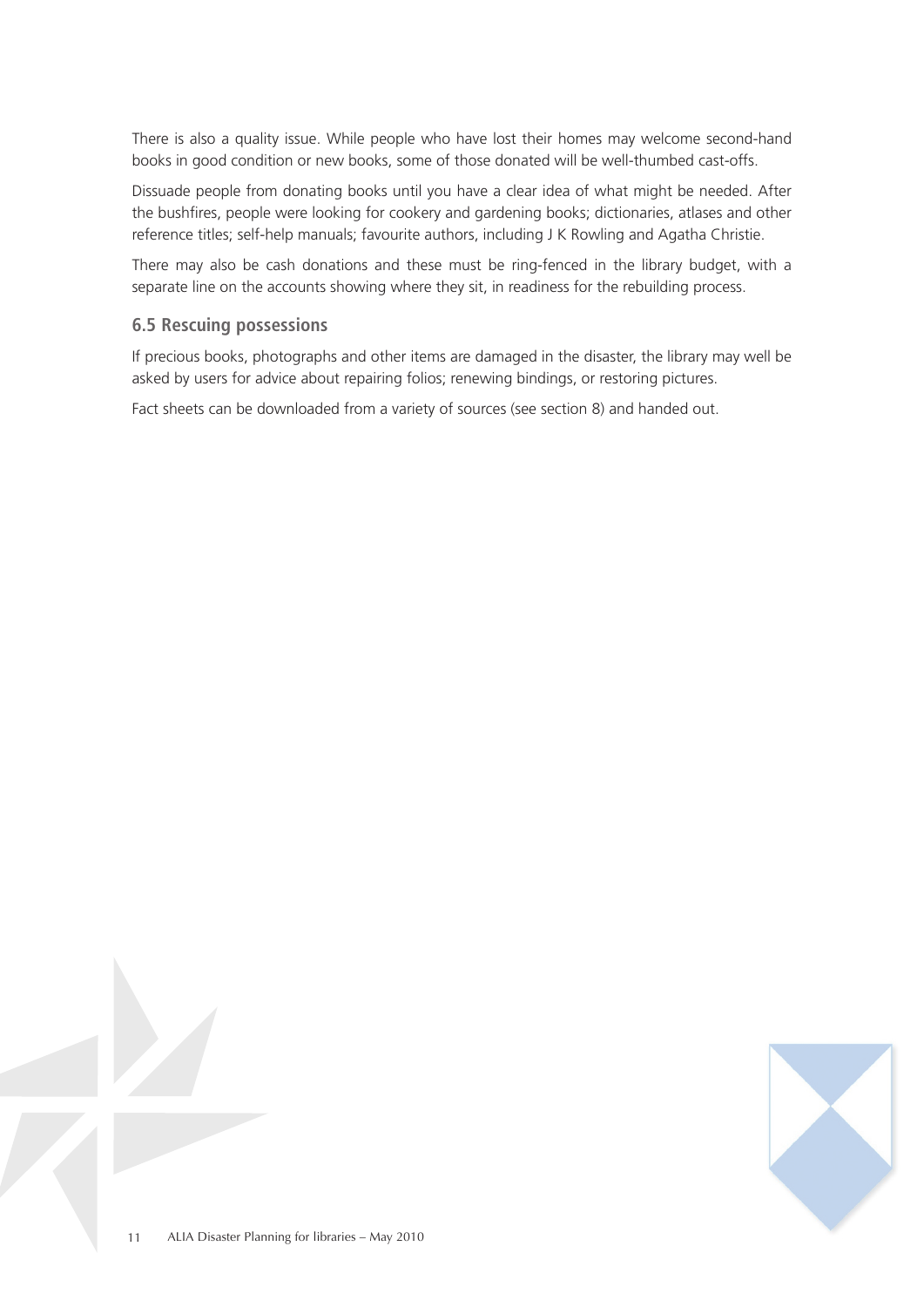# **7. REBUILDING**

# **7.1 Renewal**

If the library or other public buildings, such as schools, have been damaged in the disaster, their repair, reconstruction and reopening will be an important and very visible part of the community's renewal.

# **7.2 Preserving keepsakes and memories**

After the Canberra bushfires of 2003, the Australian War Memorial ran clinics with curators and trained staff, for people to bring in their damaged artefacts, especially medals and receive professional advice and assistance to have them restored. This service was also provided by the Australian Institute for the Conservation of Cultural Material after the Victorian bushfires.

Although libraries in the bushfire affected areas of Victoria deliberately avoided putting up pictures of the devastation on their walls, they have provided space for displays of photographs and pictures of the area as it was before the fire.

# **7.3 Rebuilding with Books**

In the immediate aftermath of the Victorian bushfires, people were focused on the necessities of life – food, clothing, shelter. It is only now, six months later, that people are returning to a form of normality and looking for books, CDs, DVDs.

With so many books donated and further pledges of fundraising, ALIA has formed a partnership with the Australian Booksellers Association, supported by the Victorian Bushfire Reconstruction and Recovery Authority, Public Libraries Victoria Network, the State Library of Victoria, the School Library Association of Victoria, the Australian Publishers Association and Friends of Libraries Australia, to launch the Rebuilding with Books campaign.

The campaign is designed to help people build their personal book collections, with a choice of brand new and very good quality second-hand books, plus book vouchers. It involves an instore promotion for booksellers, asking their customers to purchase a book voucher for the cause, and fundraising activities in libraries around the country.

More information is available on the ALIA website **www.alia.org.au/disasterrecovery**.

## **7.4 Learning from the experience**

It is important to record and share experiences of emergency response and recovery with others in the library world. This can be achieved through ALIA – **enquiry@alia.org.au**.

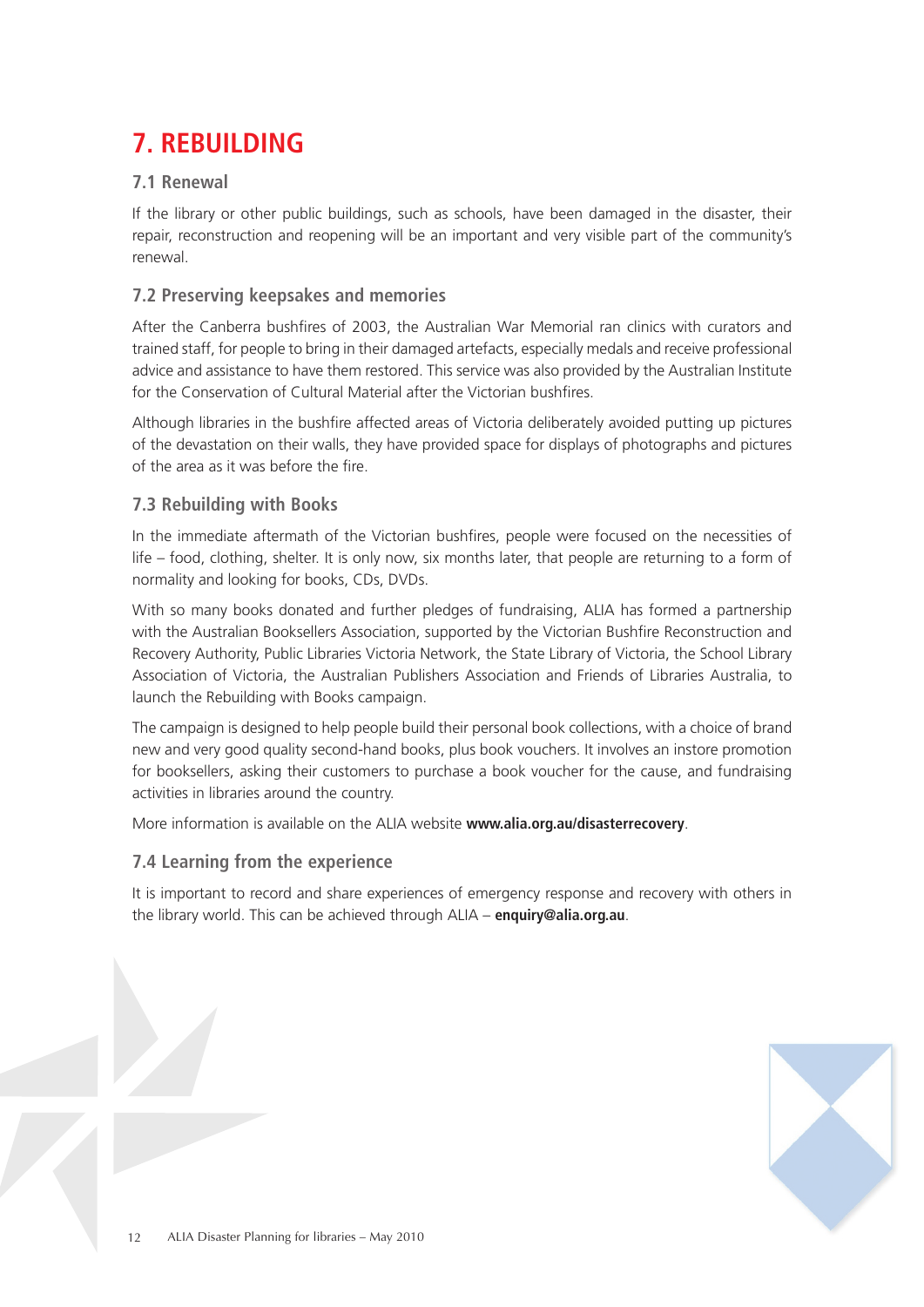# **8. USEFUL RESOURCES**

#### **ALIA Disaster Recovery Project: Jane's Story**

A case study of the experience of Yarra Plenty Regional Library Service after the Victorian bushfires of February 2009

**www.alia.org.au/disasterrecovery**

#### **ALIA Disaster Planning for Libraries**

The companion document to these guidelines **www.alia.org.au/disasterrecovery**

#### **Australian Government**

Disaster Assist and Health Emergency – latest news, information and advice; Emergency Management in Australia *Preparing for the Unexpected* **www.disasterassist.gov.au**, **www.healthemergency.gov.au**, **www.ema.gov.au**

#### **Australian Institute for the Conservation of Cultural Materials**

Advice for consumers about salvaging possessions after a disaster **www.aiccm.org.au** 

#### **Australian War Memorial**

*Caring for your Mementoes: Cleaning Soot Damaged Objects, Caring for Books* and other useful factsheets

**www.awm.org.au** 

#### **Blue Shield Australia**

The Australian branch of the international organisation concerned with protecting cultural heritage in the event of disasters **www.blueshieldaustralia.org.au**

#### **Collections Australia Network**

*Be Prepared: Guidelines for Small Museums for Writing a Disaster Preparedness Plan*  Appendix 3: Emergency Response Procedures and Appendix 4: Salvage Procedures **http://www.collectionsaustralia.net/sector\_info\_item/2**

#### **DISACT**

Example of a partnership between cultural institutions for the protection of public collections in the ACT region – sample Memorandum of Understanding for collaborative working www.anbg.gov.au/disact/

#### **Emergency Management Australia**

Attorney-General's department, also includes Natural Disaster Relieve and Recovery Arrangements by state and information about business continuity **www.ema.gov.au**